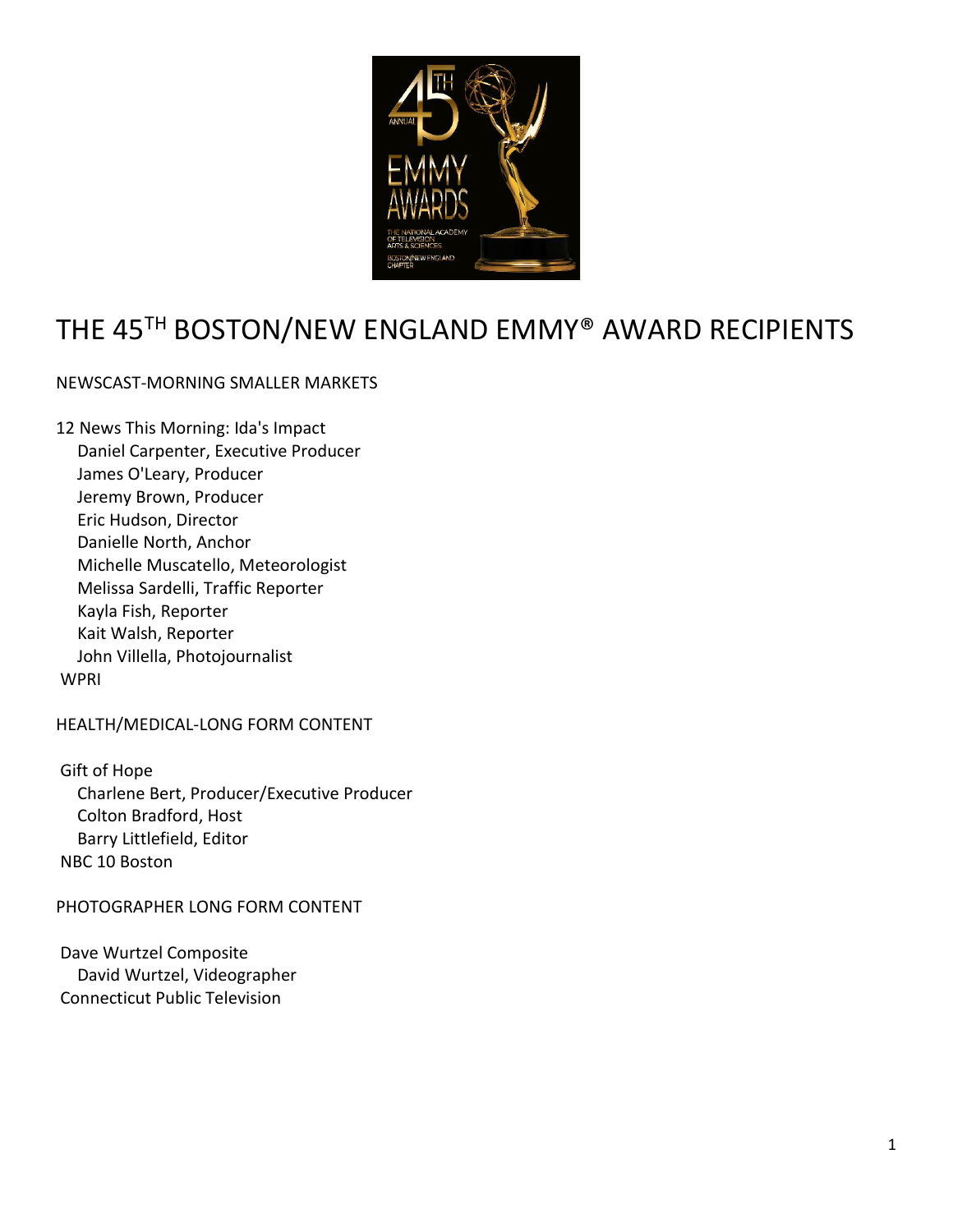# VIDEO ESSAY

Assignment: Maine Composite Brian Bechard, Producer/Photographer/Editor Maine Public Broadcasting Network

NEWS PROMOTION-TOPICAL/IMAGE-SINGLE SPOT

EyeOpener Back to School Russ Nelligan, Executive Producer Richard Feindel, Photographer/Editor Greg Sleeper, Producer **WCVB** 

CHILDREN/YOUTH (12 AND UNDER)

NBC Connecticut's Kids Connection: Heart of a Champion Cody Ripa, Executive Producer Michael Cox, Art Director Tyler Roman, Producer Steve Tatsapaugh, Producer NBC Connecticut

ANCHOR-WEATHER

Rachel Frank Rachel Frank, Chief Meteorologist FOX 61

HUMAN INTEREST NEWS \*\*\*\*TIE\*\*\*

Famila De Boston Sufre El Drama De La Separación En La Frontera Diego Restrepo, Producer Paulo Alvarado, Reporter Paulo Bauch, Photographer/Editor Telemundo New England

Just Move Michael Hansen, Producer/Editor William Houle, Videographer Mountain Lake PBS

AUDIO

Armed with the Faith Greg Tobler, Sound Mixer Media Arts Center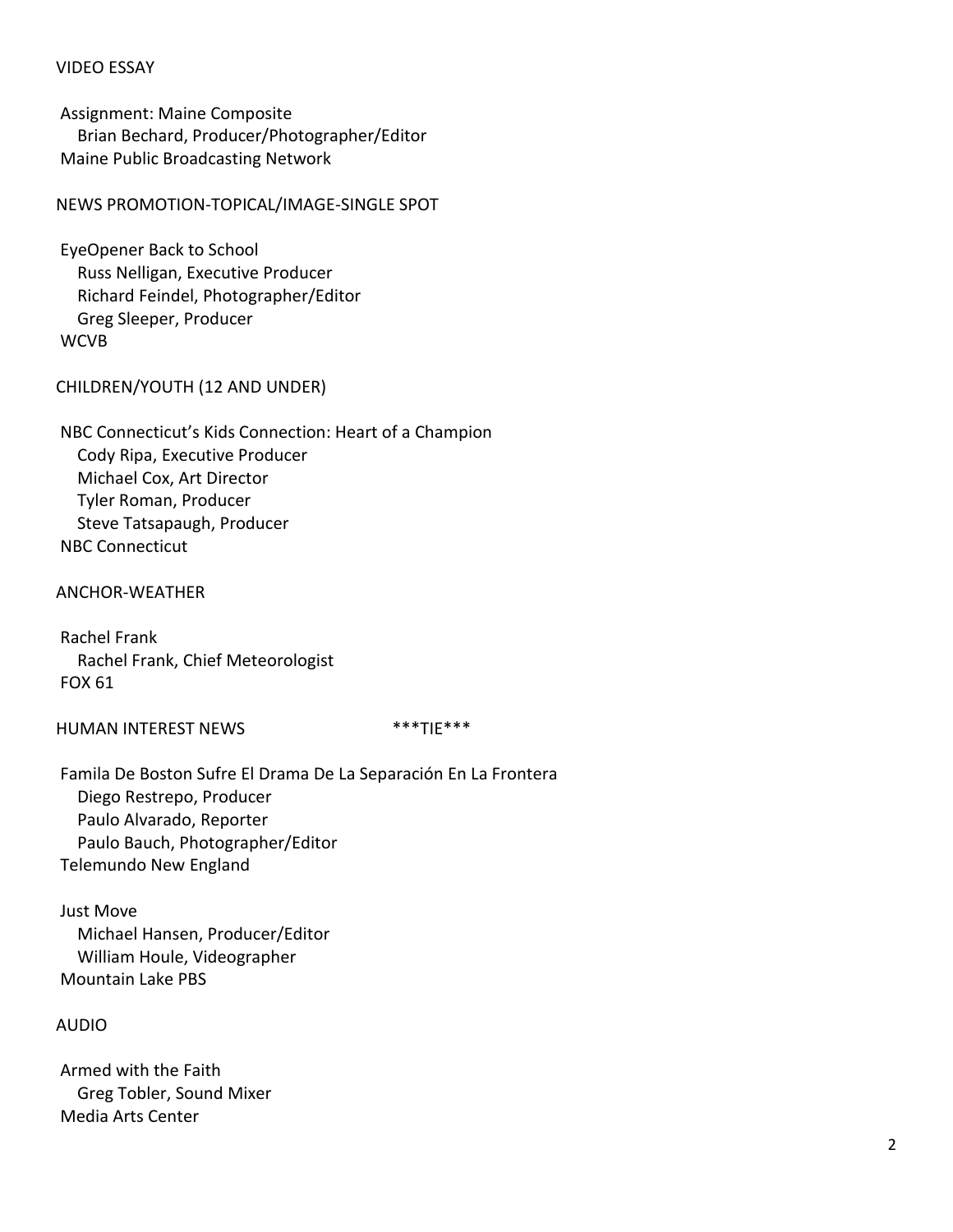### EDITOR NEWS-SINGLE SHIFT

Sean McKeever Editing Composite Sean McKeever, Editor FOX 61

COMMENTATOR/EDITORIALIST

Jon Keller Composite; Jon Keller, talent Jonathan Keller, Talent/Producer WBZ

#### ARTS/ENTERTAINMENT-LONG FORM CONTENT \*\*\*TIE\*\*\*

Small Town, Big Story: Ice Harvest | South Bristol, Maine Chris Naka, Director Doug Baldinger, Producer Atlas Obscura

Heroes de Telemundo Nueva Inglaterra Miguel Garcia, Host Sammy Montalvo, Producer Telemundo New England

#### CONTINUING COVERAGE

Green Line Derailment Exposes Safety Lapses Jennifer Eagan, Anchor Kimmy Bingham, Executive Producer Joe Cersosimo, Producer Kathy Curran, Reporter Bill Sheerin, Assignment Manager Ed Harding, Anchor Matthew Gregoire, Photojournalist Peter Eliopoulos, Reporter Ted Wayman, Reporter Chris Garvin, Photojournalist Bobby Souza, Photojournalist **WCVB** 

#### WRITER-LONG FORM CONTENT

Jared Bowen, Open Studio Jared Bowen, Host/Executive Arts Editor GBH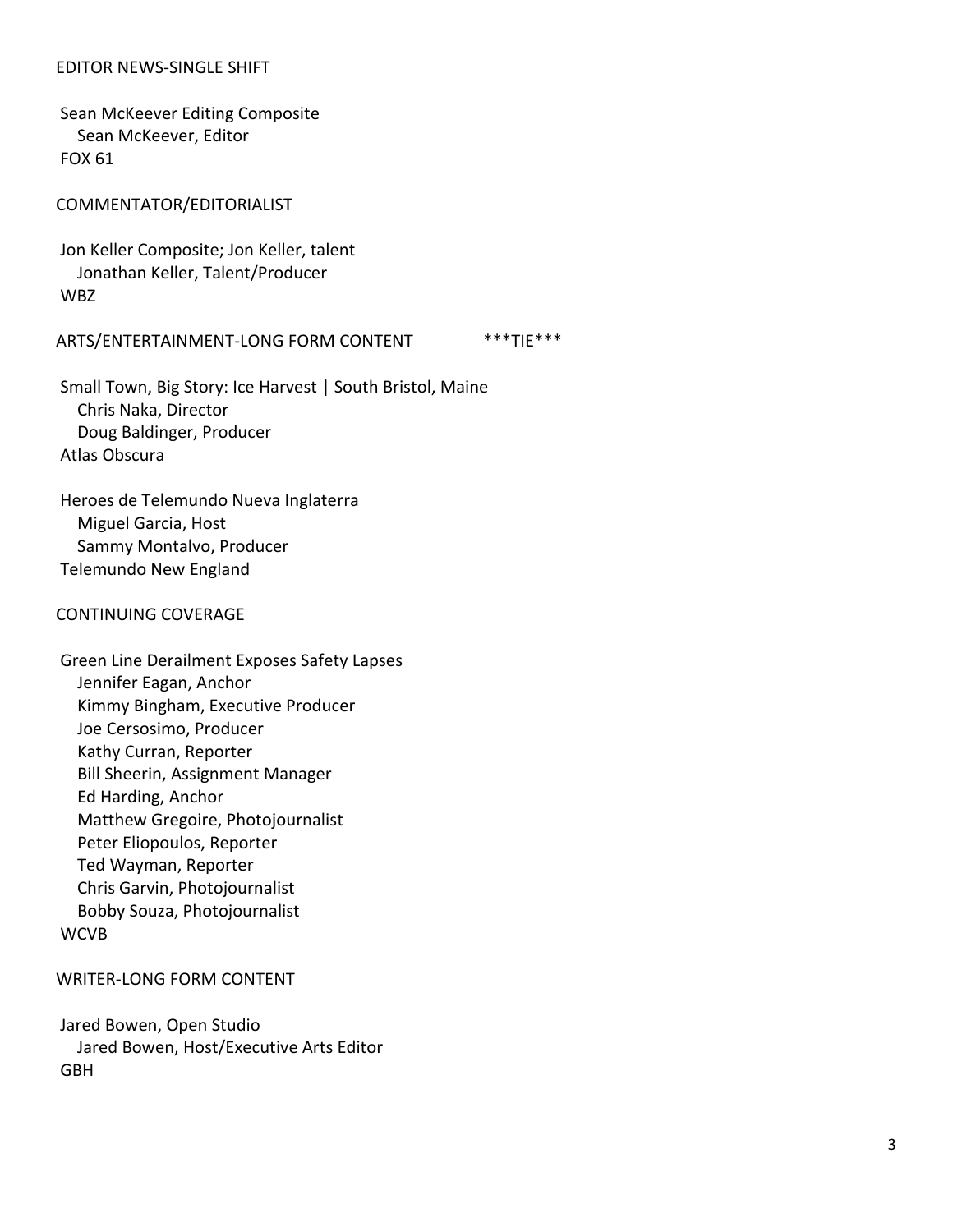# INVESTIGATIVE

To Catch A Contractor Ryan Kath, Reporter Leslie Gaydos, Reporter Aaron Strader, Photographer James O'Halloran, Photographer Dan Ferrigan, Photographer Lauren Kleciak, Editor Erica Jorgensen, Executive Producer NBC 10 Boston

BREAKING/SPOT NEWS -SINGLE REPORT

Bringing Titus home Juliana Mazza, Reporter John Guice, Videographer Jessica Gullbrand, Editor **WHDH** 

# SOCIETAL CONCERNS NEWS

Crisis at Mass & Cass Jason Solowski, Producer James O'Halloran, Photographer NBC 10 Boston

#### DIRECTOR LIVE OR RECORDED LIVE

Sarah Comtois, Technical Director Composit e Sarah Comtois, Director NEWS CENTER Maine

#### COMMERCIAL

Delivering Hope Scott Maiocchi, Director Robert Bartolome, Post Supervisor Jessie Hoyt, Producer Tracy Silva, Producer Brett Gerstenblatt, Producer Jay Williams, Creative Director (add)ventures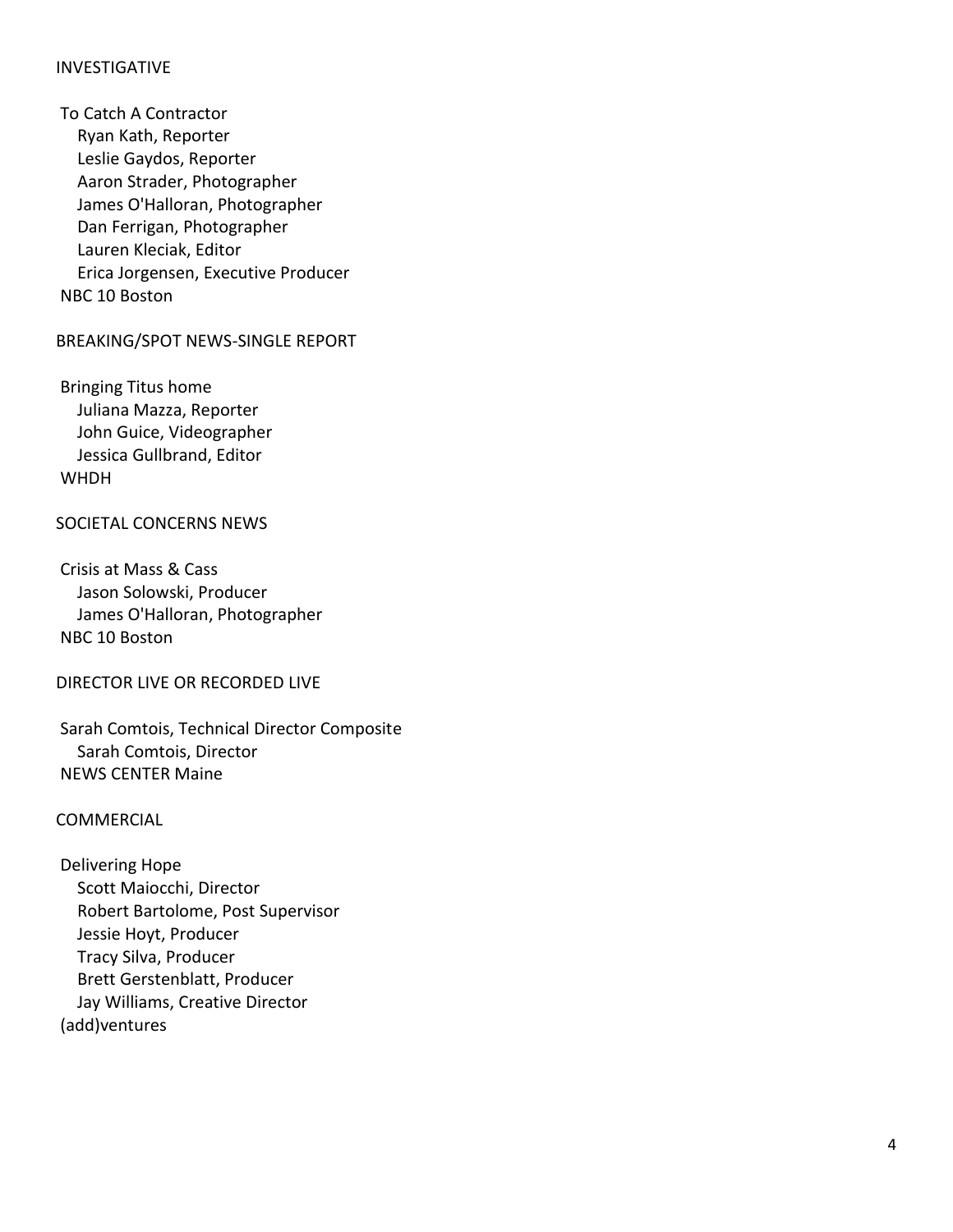# PHOTOGRAPHER NEWS-SINGLE SHIFT

Sean McKeever Composite Sean McKeever, Photographer FOX 61

SOCIETAL CONCERNS-SHORT FORM CONTENT

 COVIDLAND: A Film About Survival and Hope in the ICU Jeffrey Teitler, Producer Nicholas Dethlefsen, Producer Rebecca Stewart, Producer Hartford HealthCare

VIDEO JOURNALIST SINGLE SHIFT

Hoyt Running Chairs Chris Garvin, Photojournalist **WCVB** 

# CRIME NEWS

Rhyme and Pun-ishment Tom Garris, Reporter Jaime Brassard, Photojournalist WPTZ

#### LIFESTYLE

DIY Kitchen Renovation Anna Rossi, Host/Producer Michelle Weber, Producer JR Black, Editor Barry Littlefield, Photographer AJ Rossi, Photographer NBC 10 Boston

# INFORMATIONAL/INSTRUCTIONAL

Curiosity Desk Aaron Schachter, Executive Producer Chris Rattey, Executive Producer Edgar B. Herwick III, Host/Writer Joanie Tobin, Senior Producer/Photographer Rob Tokanel, Producer/Editor/Motion Graphics/Photographer GBH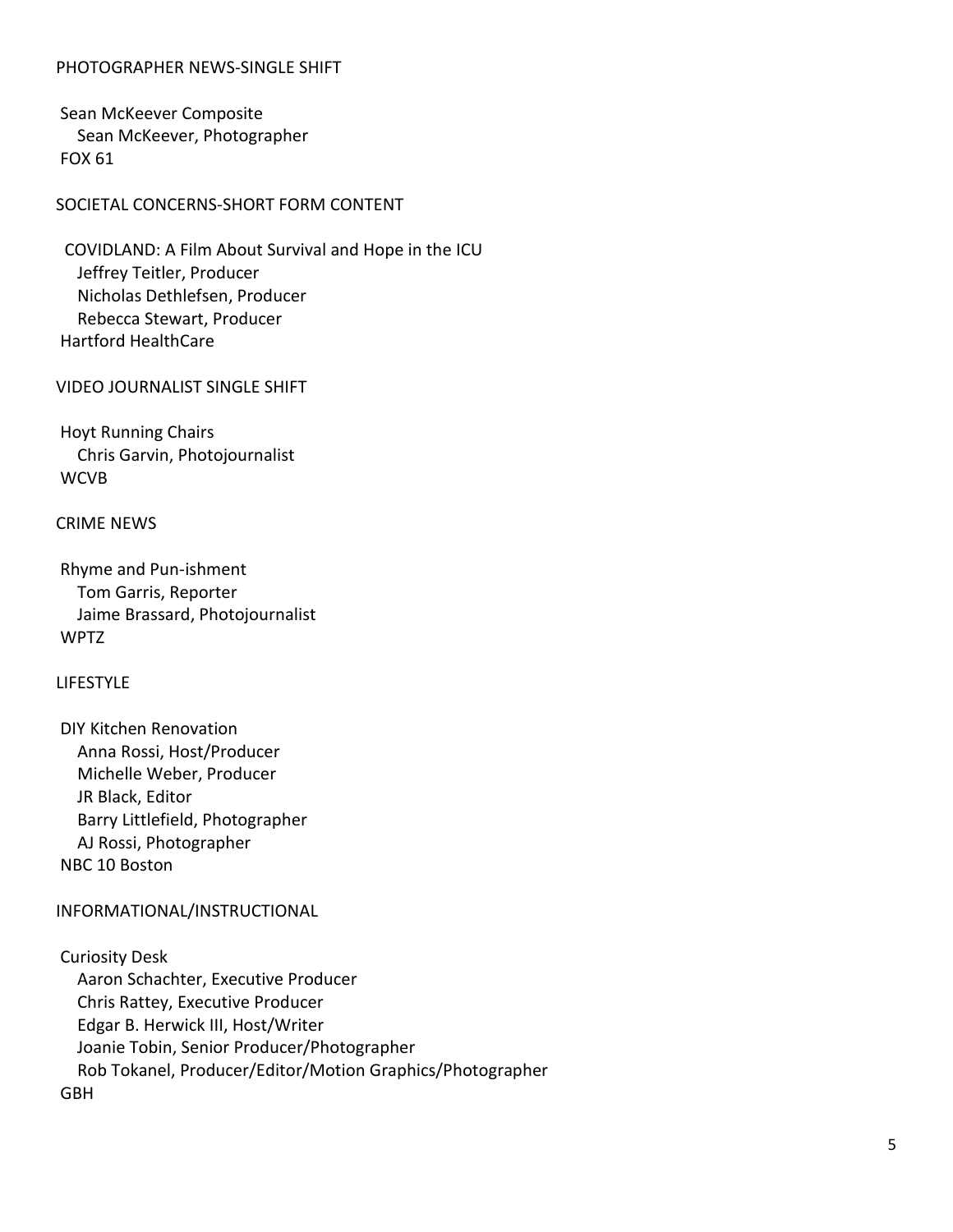# EDITOR NEWS -NO PRODUCTION TIME LIMIT

James O'Halloran Edit Composite James O'Halloran, Editor NBC 10 Boston

#### SPORTS INTERVIEW/DISCUSSION

David Ortiz Unstoppable Tom Werner, Executive Producer Howard Zalkowitz, Executive Producer Mike Barry, Coordinating Producer Denny Iott, Coordinating Producer Tom Caron, Host/Producer Mike Emond, Content Producer/Editor Mark Viveiros, Director Jay Sarasin, Associate Director Ray Worthley, Associate Producer New England Sports Network

#### SOCIETAL CONCERNS -LONG FORM CONTENT

Recovery: Conversations on Mental Health Thea DiGiammerino, Producer Ronald DeLucia, Videographer/Edito r NBC Connecticut

#### WRITER -SHORT FORM CONTENT

Mass State Lottery Writing Composite Keith Macri, Writer Geoff Filleti, Writer The Mass State Lottery

#### EDITOR LONG FORM CONTENT

Travis Roy: A Life & A Legacy Justine Pouravelis, Senior Editor Tyler Borges, Editor New England Sports Network

#### ANCHOR -NEWS

Vanessa Welch Anchor Vanessa Welch, Anchor Boston 25 News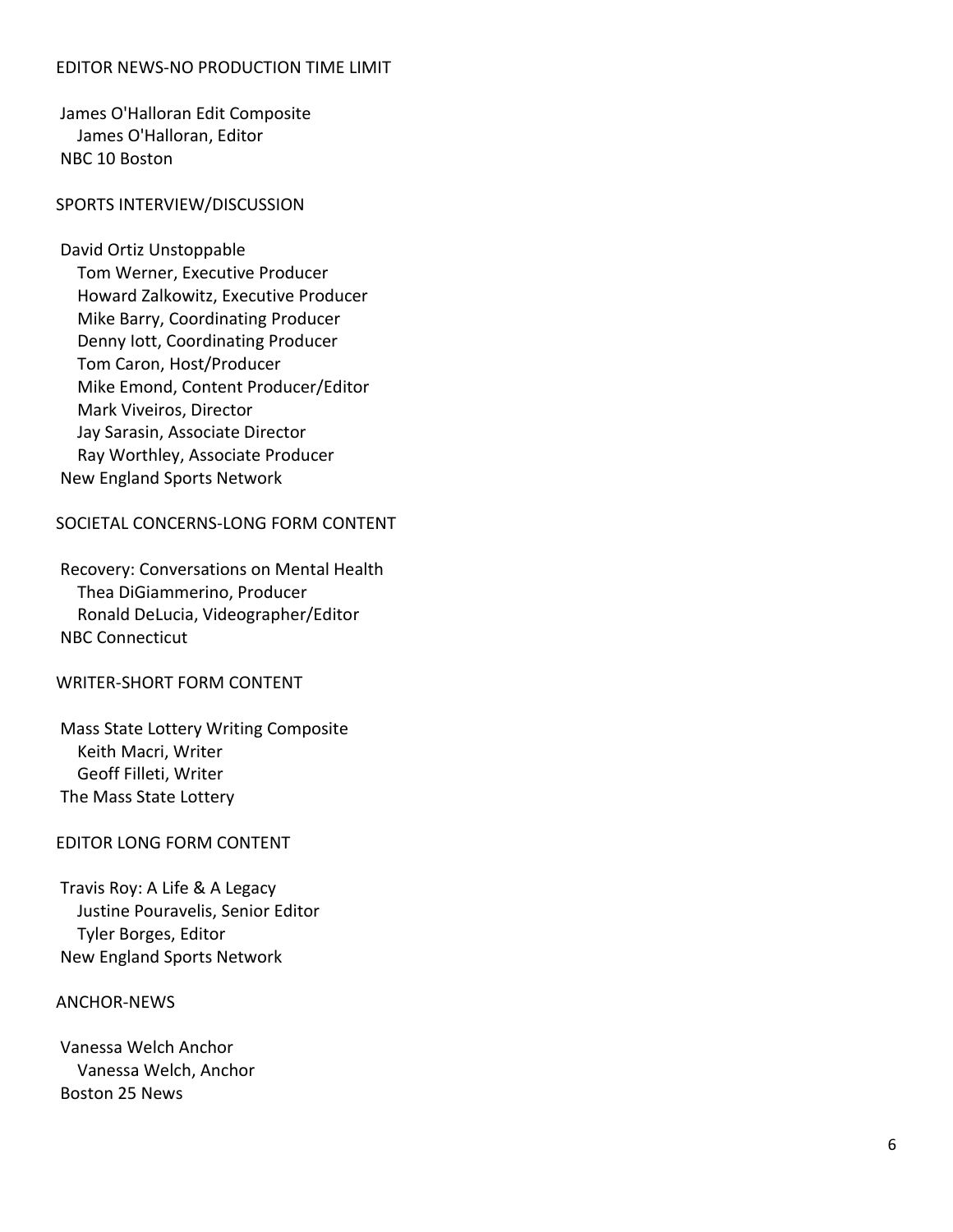# SPECIAL EVENT COVERAGE

Holiday Lights Ro Dooley Webster, Executive Producer Dorothy Will, Director Kathleen Kiely, Producer Anthony Everett, Host Shayna Seymour, Host Ellen Fleming, Production Coordinator Rick LeBlanc, Editor Michael Murgia, Engineer In Charge David Gardiner, Engineering Crew Chief / Audio Chris DeThomas, Video Engineer Don Potito, Technical Director Bob Oliver, Photographer Richard Ward, Photographer David Mongeau, Photographer Mark Tramontozzi, Photographer **WCVB** 

VIDEO JOURNALIST NO PRODUCTION TIME LIMIT \*\*\*TIE\*\*\*

Walking on the Moon Kirk Cratty, Video Journalist NEWS CENTER Maine

The Adventures of Miguel in Tokyo Miguel Santiesteban Rangel, Multimedia Journalist Telemundo New England

REPORTER-FEATURE/HUMAN INTEREST

Jack Thurston Feature Reporting Composite Jack Thurston, Reporter **NFCN** 

HISTORICAL/CULTURAL-LONG FORM CONTENT \*\*\*TIE\*\*\*

Tradiciones de Navidad Jose Rivera Adrovet, Anchor Grace Gómez, Anchor Héctor Rangel, Senior Producer Cecy Del Carmen, Reporter Betsy Badell, Reporter David De Matteis, Reporter Carla Rojo, Reporter Bruno Bauch, Photographer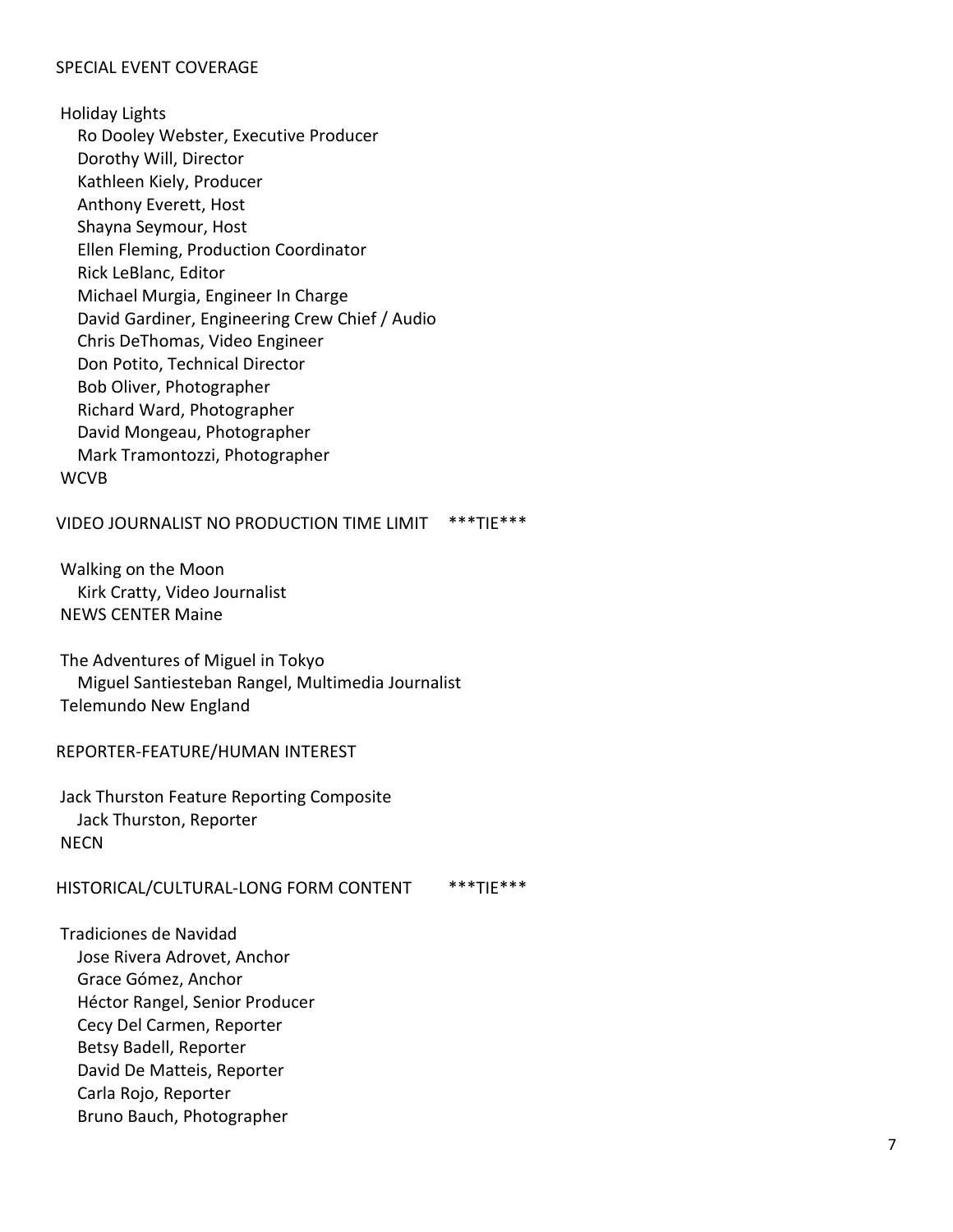Paulo Alvardo, Reporter Carmen Martinez, Reporter Jonathan Latorre, Photographer Jairo Lemes, Photographer Telemundo New England

Chasing Silver: The Story of Gorham Scott Saracen, Producer/Director/Writer/Editor/Photographer Maria Saracen, Writer/Producer/Director/Editor Dewey Raposo, Photographer WSBE

PUBLIC SERVICE ANNOUNCEMENT-SINGLE SPOT

We're Ready! Back-to-School 2021 Jass Stewart, Producer/Writer/Director Massachusetts Department Of Elementary And Secondary Education

REPORTER-DAILY NEWS

Robert Goulston, General Assignment Reporter Robert Goulston, Reporter Boston 25 News

LIVE NEWS PRODUCER \*\*\* TIE\*\*\*

Telemundo New England 11:00 PM Producer Diego Restrepo, News Producer Telemundo New England

Barbara Baranowski Barbara Baranowski, Producer **WCVB** 

NBC10 Boston News Producer Alyssa Jewell, News Producer NBC 10 Boston

EDUCATION/SCHOOLS NEWS

Schooner Bowdoin: A Classroom like no Other Kirk Cratty, Photographer/Editor/Drone NEWS CENTER Maine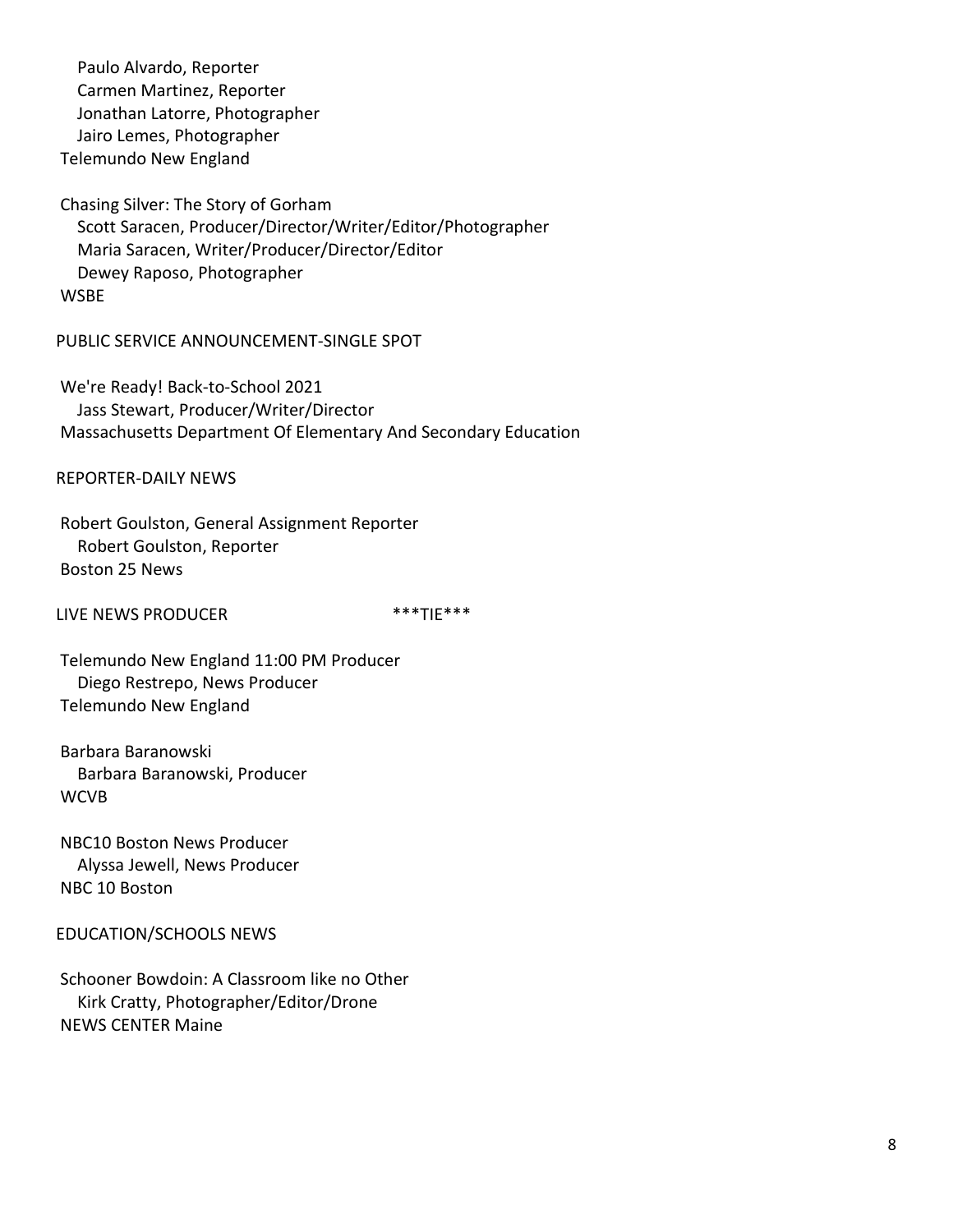# HEALTH/SCIENCE NEWS

Connecticut Winter Outlook Rachel Frank, Writer/Talent Dakota Hitt, Motion Graphic Designer FOX 61

WRITER-NEWS

Wade Writing Composite David Wade, Writer WBZ

#### DIRECTOR LONG FORM CONTENT

Not On This Night Bill Humphreys, Director/Producer StageWright Films

#### GRAPHIC ARTS-MOTION GRAPHICS

Celtics Post Up Jon Christenson, Motion Designer Adam Snow, Graphic Designer Charis Dalessio, Producer Christine Vell, Producer NBC Sports Boston

# PROGRAM-HOST/MODERATOR/CORRESPONDENT \*\*\*TIE\*\*\*

Shayna Seymour: Host Composite Shayna Seymour, Host **WCVB** 

Carmen Martinez Correspondent Carmen Martinez, Correspondent Telemundo New England

#### ARTS/ENTERTAINMENT-SHORT FORM CONTENT

While You Were Gone Jennifer Weber, Director The Bushnell Center For The Performing Arts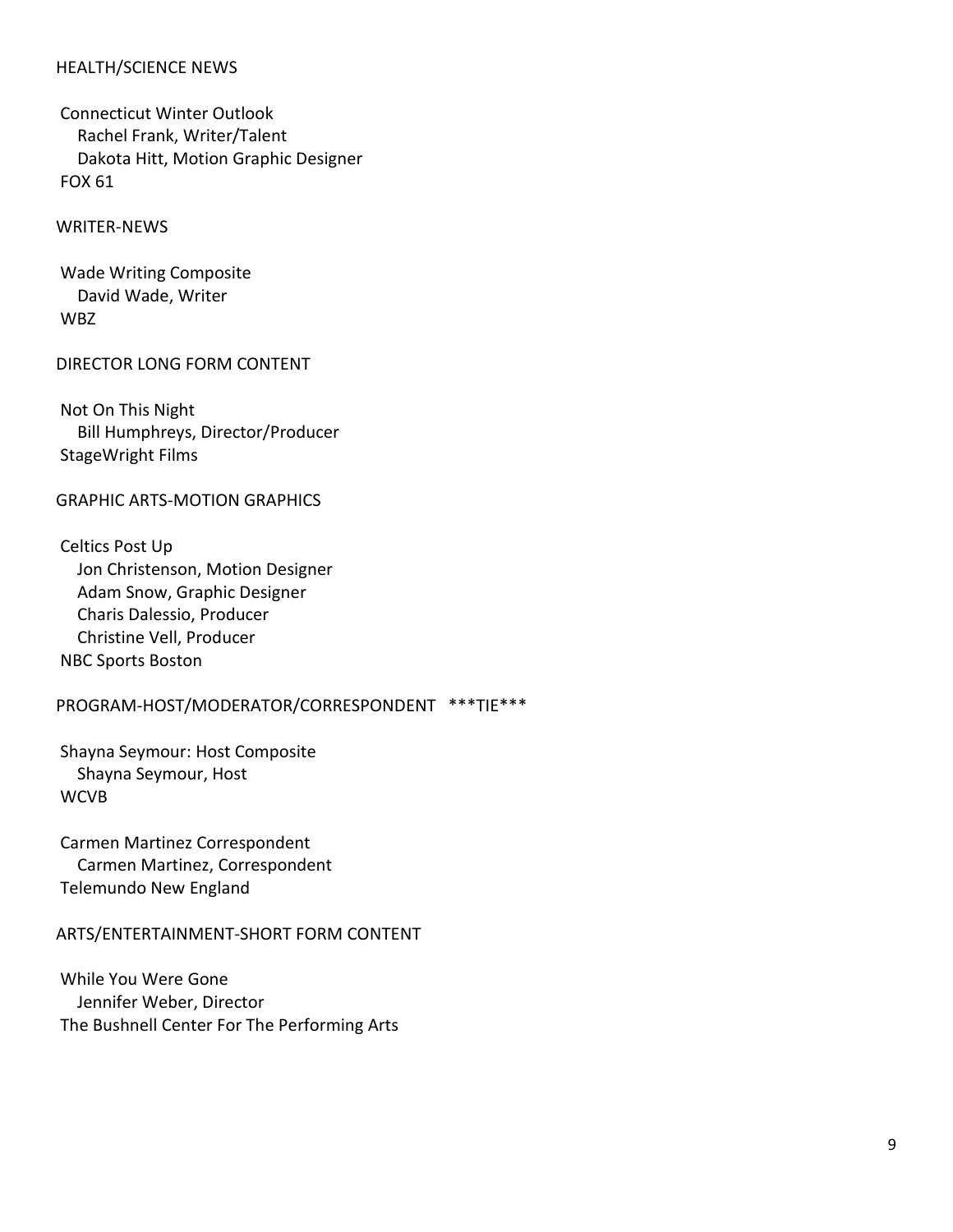# MAGAZINE PROGRAM

A House For Jan Justin Spencer, Director Ryan Vezina, Producer Recycled Percussion

# PHOTOGRAPHER SHORT FORM CONTENT

I'm a Basic Batch...of Pork Pies Sean Finley, Director Of Photography Phantom Gourmet

#### BREAKING/SPOT NEWS-MULTIPLE REPORTS

Double Police Tragedy in Massachusetts Gerry Wardwell, Assistant News Director David Bienick, Reporter Kellen Young, Producer Peter Eliopoulos, Reporter Timothy Devlin, Photojournalist Barbara Baranowski, Producer Mike Cole, Producer Mary Saladna, Reporter Matthew Gregoire, Photojournalist Christopher Roach, Executive Producer **WCVB** 

# EDITOR SHORT FORM CONTENT

While You Were Gone Ryan Glista, Editor The Bushnell Center For The Performing Arts

#### GRAPHIC ARTS-ART DIRECTION

The Curiosity Desk: Star Market Elias Mallette, Associate Creative Director WGBH Educational Foundation

#### POLITICS/GOVERNMENT NEWS

NBC10 Investigators: Taxpayer Money and Government Accountability Ryan Kath, Reporter James O'Halloran, Photographer NBC 10 Boston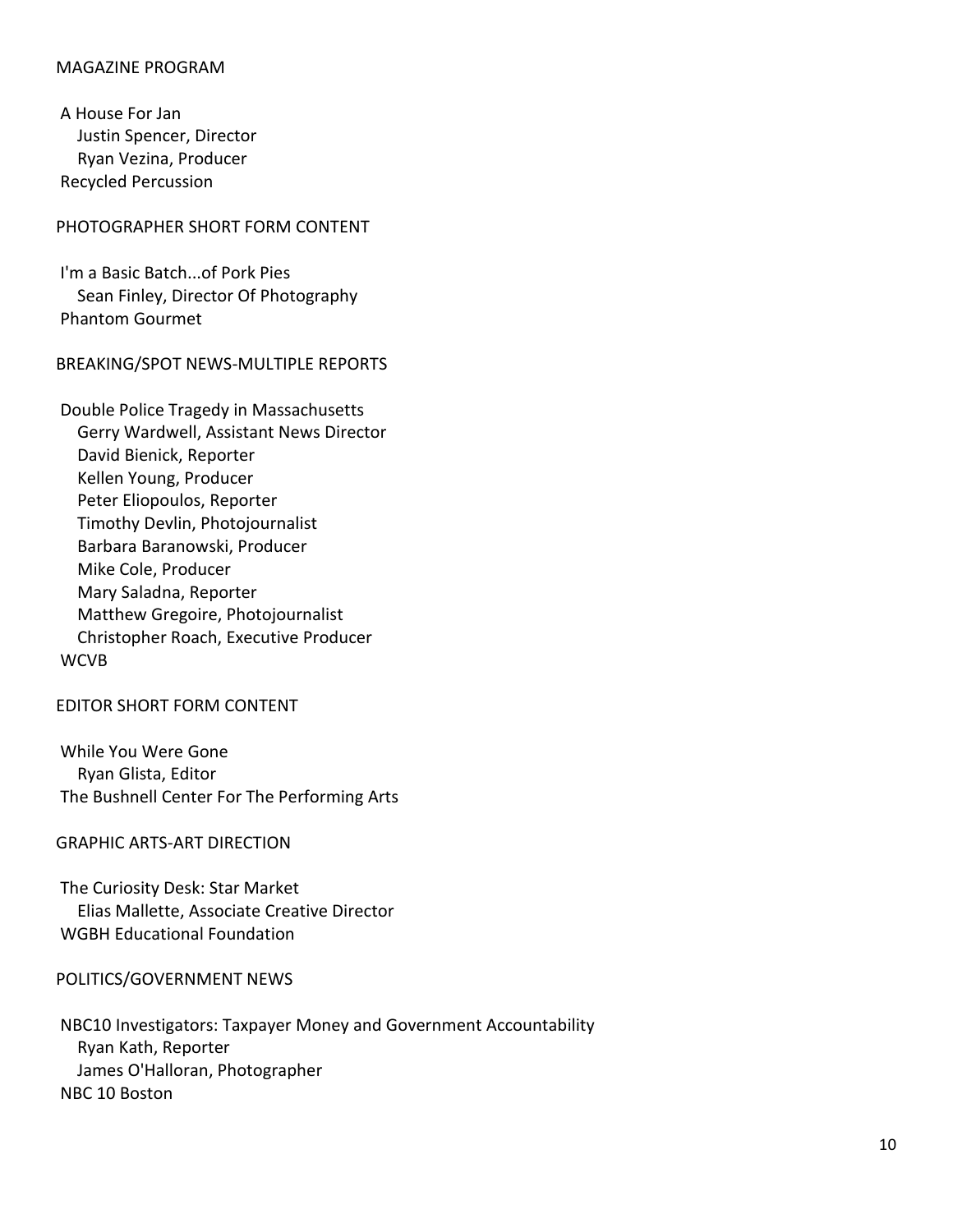#### SPORTS FEATURE NEWS \*\*\*\*TIE\*\*\*

Olimpiadas Tokyo, Seleccion Dominicana Y Su Pase Historico Carmen Martinez, Reporter/Producer/Editor Telemundo New England

Viral tumble reveals father-son bond Rose Langello, Reporter Johnny Villella, Videographer/Editor WPRI

# TEAM COVERAGE

Powerful Nor'easter Hits Region A.J. Burnett, Meteorologist Bobby Souza, Photojournalist Chris Garvin, Photojournalist Christopher Roach, Executive Producer Kevin Krisak, Photojournalist Mike Wankum, Meteorologist Nathalie Pozo, Reporter Shaun Chaiyabhat, Reporter Barbara Baranowski, Producer Rebecca Bainer, Producer **WCVB** 

#### ENVIRONMENT/SCIENCE

Understanding the Arctic John Freidah, Producer/Editor MIT/MechE

#### PERFORMER/NARRATOR

Not On This Night Judith Feingold, Actor As Jacqueline Brulet StageWright Films

# REPORTER-SPORTS

Bob Halloran Bob Halloran, Reporter WCVB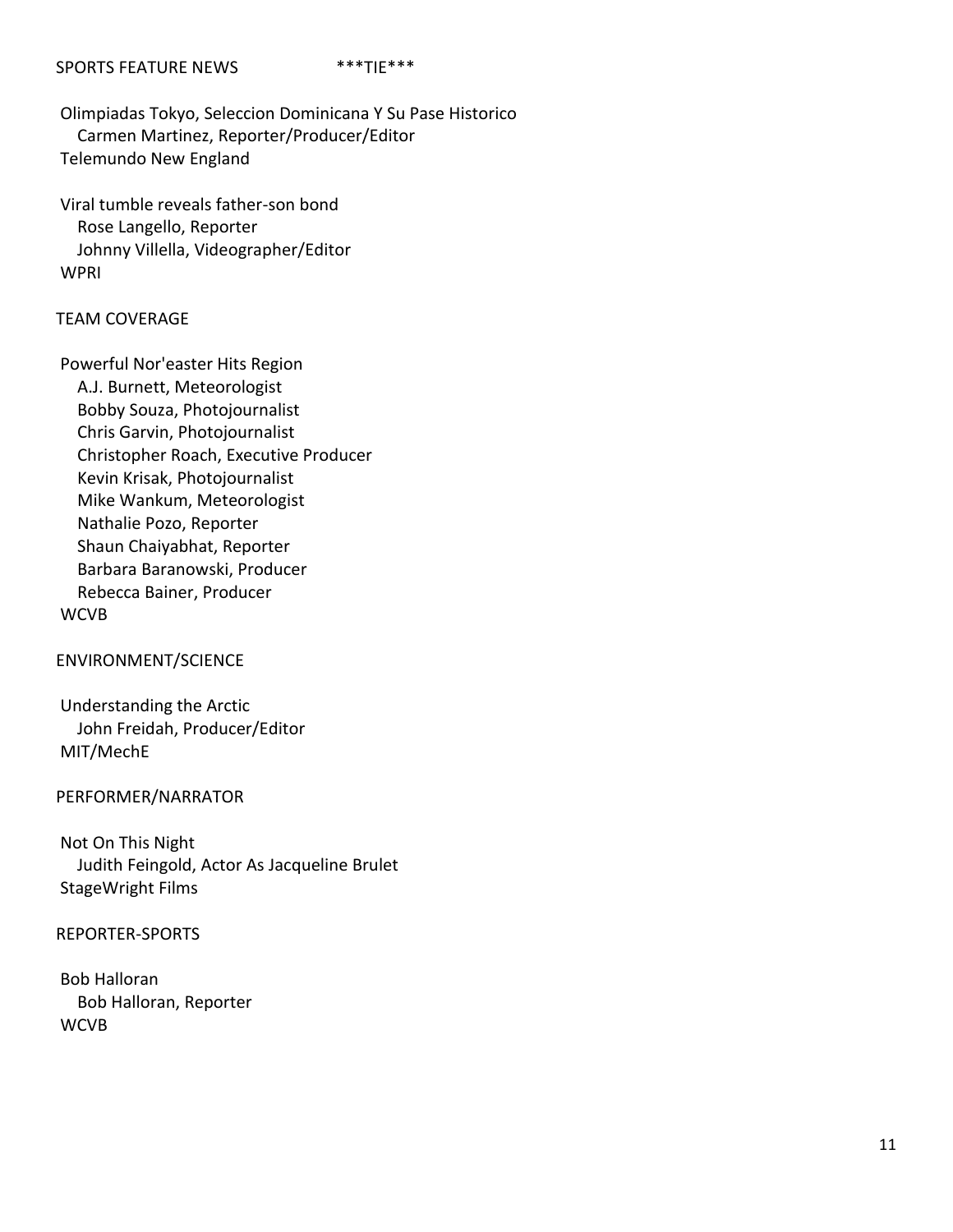# SERIOUS FEATURE (MULTIPLE REPORTS)

The Big Quit: Why I'm Moving On Stephanie Leydon, Series Producer Emily Judem, Producer/Photographer/Editor Greg Shea, Producer/Photographer/Editor Liz Neisloss, Reporter/Photographer Howard Powell, Photographer Meredith Nierman, Photographer Maureen Barillaro, Editor GBH

# BUSINESS/CONSUMER NEWS

The Lewiston Tradition Amanda Hill, Reporter Kirk Cratty, Photographer/Editor NEWS CENTER Maine

# DIVERSITY/EQUITY/INCLUSION

Somerville For All Elizabeth Eldridge, Producer Andrew Eldridge, Producer/Director/Editor Mister Francis

# HARD NEWS REPORT (NO PRODUCTION TIME LIMIT)

Ignoring Maine's Move Over Law Blair Best, Reporter WGME CBS 13

#### SPORTS STORY

100 Jumps: Skydiver Sets New State Record Julianne Varacchi, Producer David Wurtzel, Videographer Joe Amon, Videographer Connecticut Public Television

#### REPORTER-INVESTIGATIVE

Ryan Kath - NBC10 Boston Investigators Ryan Kath, Reporter NBC 10 Boston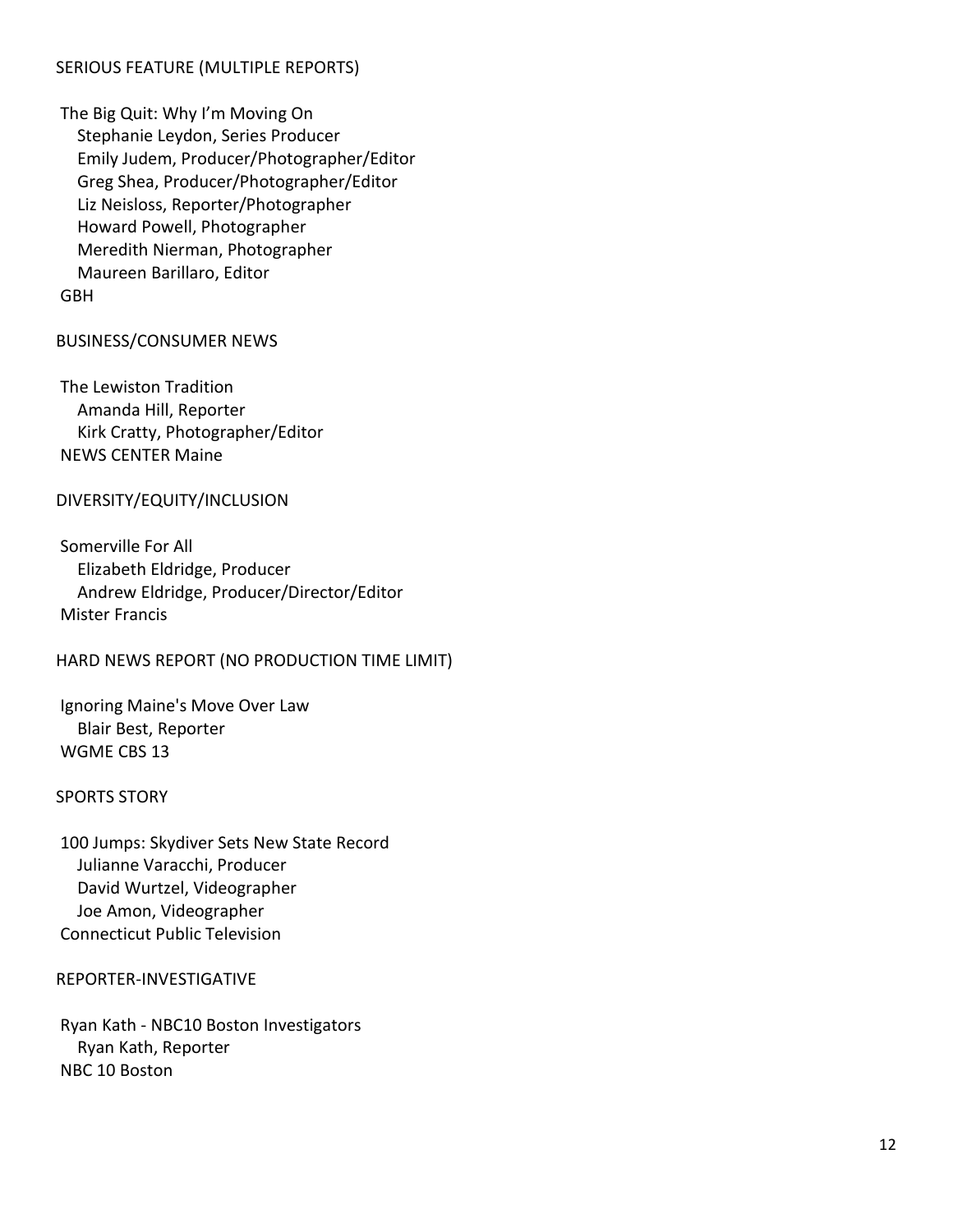New Hampshire Chronicle - Up Close Alex Jasiukowicz, Creative Director/Producer Kate Stieper, Producer Nicholas Merlo, Producer/Camera Operator WMUR

Siempre Contigo (Always With You) Miguel Garcia, Producer TJ Powers, Creative Director Kevin Smith, Producer/Editor Dave Allen, Design Director Telemundo New England

# SPORTS PROGRAM – LIVE

Patriots Pregame Live Jeff Capotosto, Coordinating Producer Amina Smith, Host Michael Holley, Host Tom E. Curran, Host Phil Perry, Host Ted Johnson, Analyst Kevin Miller, VP, Content Creation And Strategy Brian O'Neill, Senior Coordinating Producer Mark Hazlett, Production Assistant NBC Sports Boston

# PUBLIC SERVICE ANNOUNCEMENT-CAMPAIGN

The Ripple Effect - Motorcycle Safety Dante Bellini, Director David Zapatka, Camera/Lighting Mauro Colangelo, Music Composer/Sound Design Eric Latek, Cinematographer/Editor Hooligan Film Productions

# EDUCATION/SCHOOLS

Class of COVID Emily Judem, Director/Producer Stephanie Leydon, Director/Producer Joanie Tobin, Photographer Rob Tokanel, Photographer Greg Shea, Photographer Howard Powell, Photographer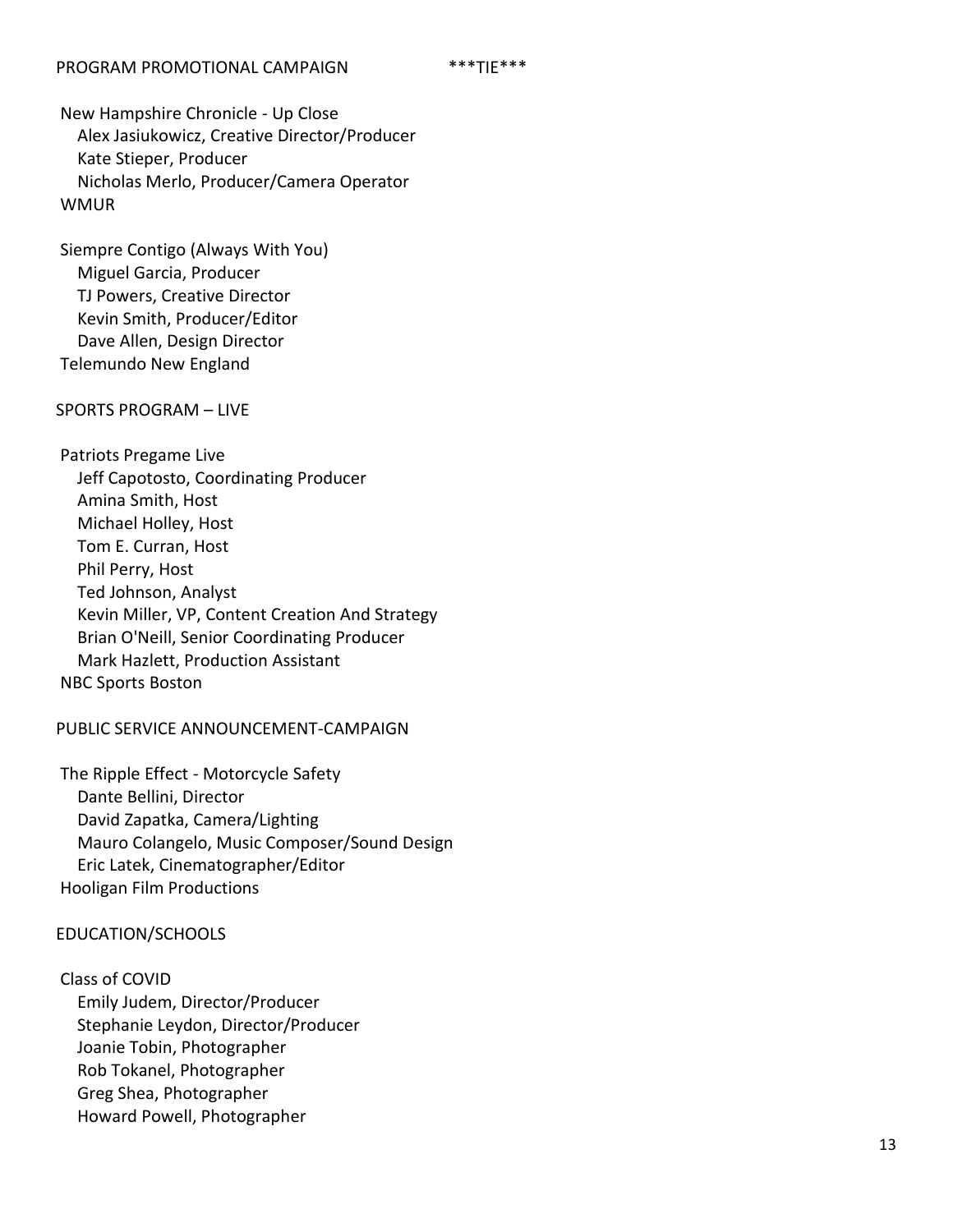Meredith Nierman, Photographer Tori Bedford, Reporter Esteban Bustillos, Reporter GBH

#### SERIOUS FEATURE (SINGLE REPORT)

9/11: Maine Remembers Rachel Wingrat, Producer Samantha York, Reporter Sebastian Bennage, Photographer NEWS CENTER Maine

#### SPORTS – ONE -TIME SPECIAL \*\*\*TIE\*\*\*

Travis Roy: A Life & A Legacy Howard Zalkowitz, Executive Producer Justine Pouravelis, Supervising Producer Tom Caron, Host/Producer Steve Garabedian, Producer Tyler Borges, Producer Mike Emond, Content Producer Steve DaSilva, Videographer Bobby Swan, Videographer Stephen Tagarelis, Videographer New England Sports Network

# Acceso Tokio

 Jesús Quiñonez, Anchor/Reporter Grace Gómez, Anchor Héctor Rangel, Senior Producer Lorenna Monroig, Producer Samuel Montalvo, Producer Telemundo New England

#### LIGHT FEATURE (MULTIPLE REPORTS)

Work in CT; The Biz of Battling Back Jim Altman, Reporter Sean McKeever, Photographer WTIC

# LIGHT FEATURE (SINGLE REPORT)

Trawls & Throttle: Lobster Boat Races in Maine Zoe Slemmons, Producer Lee Weisenfeld, Field Producer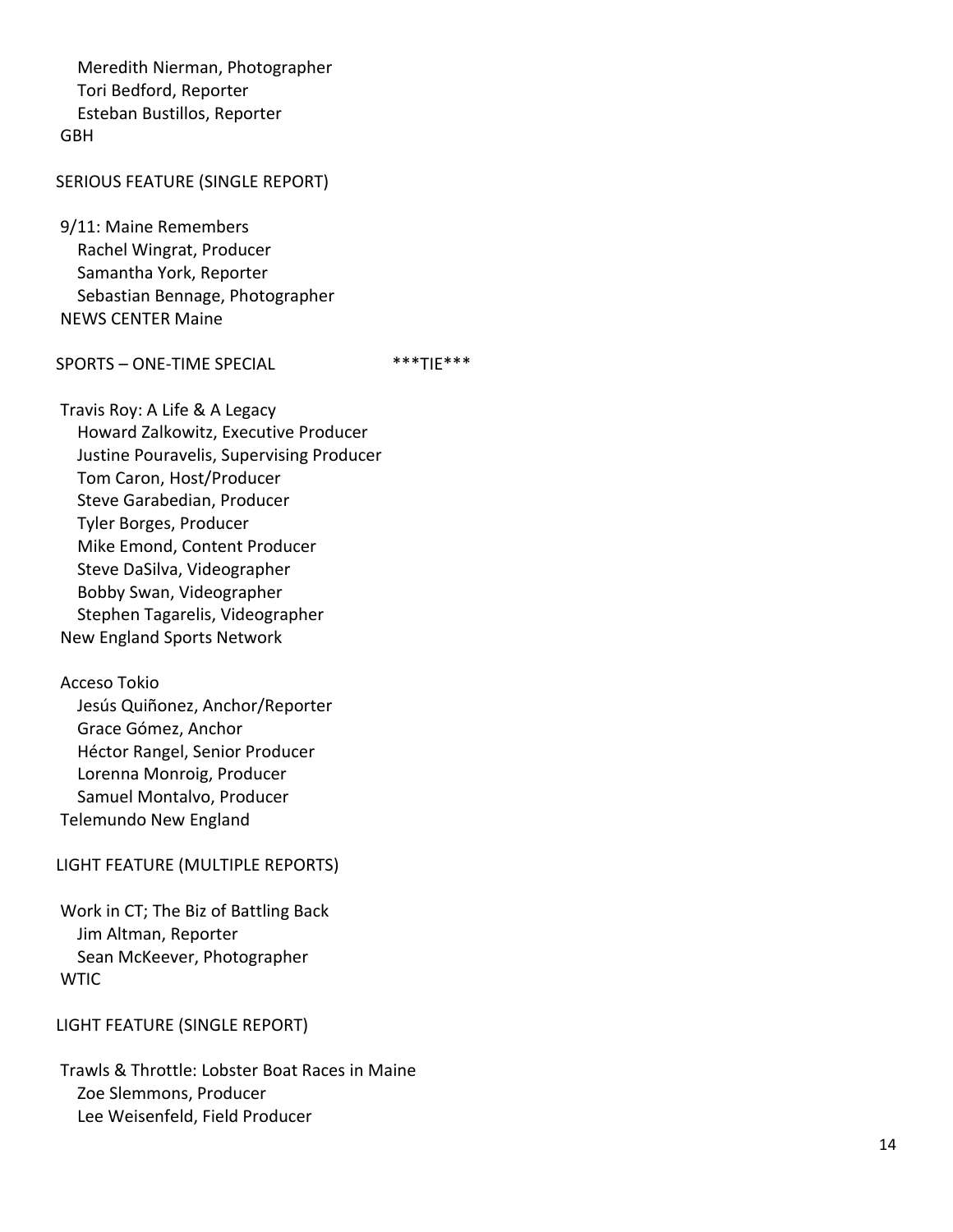Sean Dahlberg, Post Production Producer Samuel Johnson, Photographer Frank Posillico, Producer Spectrum News

# PHOTOGRAPHER NEWS-NO PRODUCTION TIME LIMIT

Sean McKeever Photographer Composite Sean McKeever, Photographer FOX 61

# HISTORICAL/CULTURAL -SHORT FORM CONTENT

Honoring Our Past & Rebuilding for the Future Jeffrey Lazzarino, Director/Executive Producer Diane Kline, Producer/Writer Riley Fearon, Editor / Producer Taylor Pelletier, Cinematographer / Gimbal Operator Matthew Stavropoulos, Cinematographer Vincent McDonald, Lighting Director Maverick Productions Boston

# MUSICAL COMPOSITION/ARRANGEMENT

Portraits In Season Charles Denler, Composer LittleRiverMusic

#### NEWSCAST -MORNING LARGER MARKETS

7News Today in New England: October Nor'easter Kevin Wiles Jr, Assignment Editor Juliana Mazza, Reporter Michael Yoshida, Reporter Chris Lambert, Meteorologist Polikseni Manxhari, Reporter Marshall Hook, Reporter Amanda Crawford, Anchor Marina Giordano, Director Josh Bennett, Producer Errol Henry, Photographer Scott Parkinson, Photographer Mugsy McGaffigan, Photographer Jeanne Tarmey, Senior Producer WHDH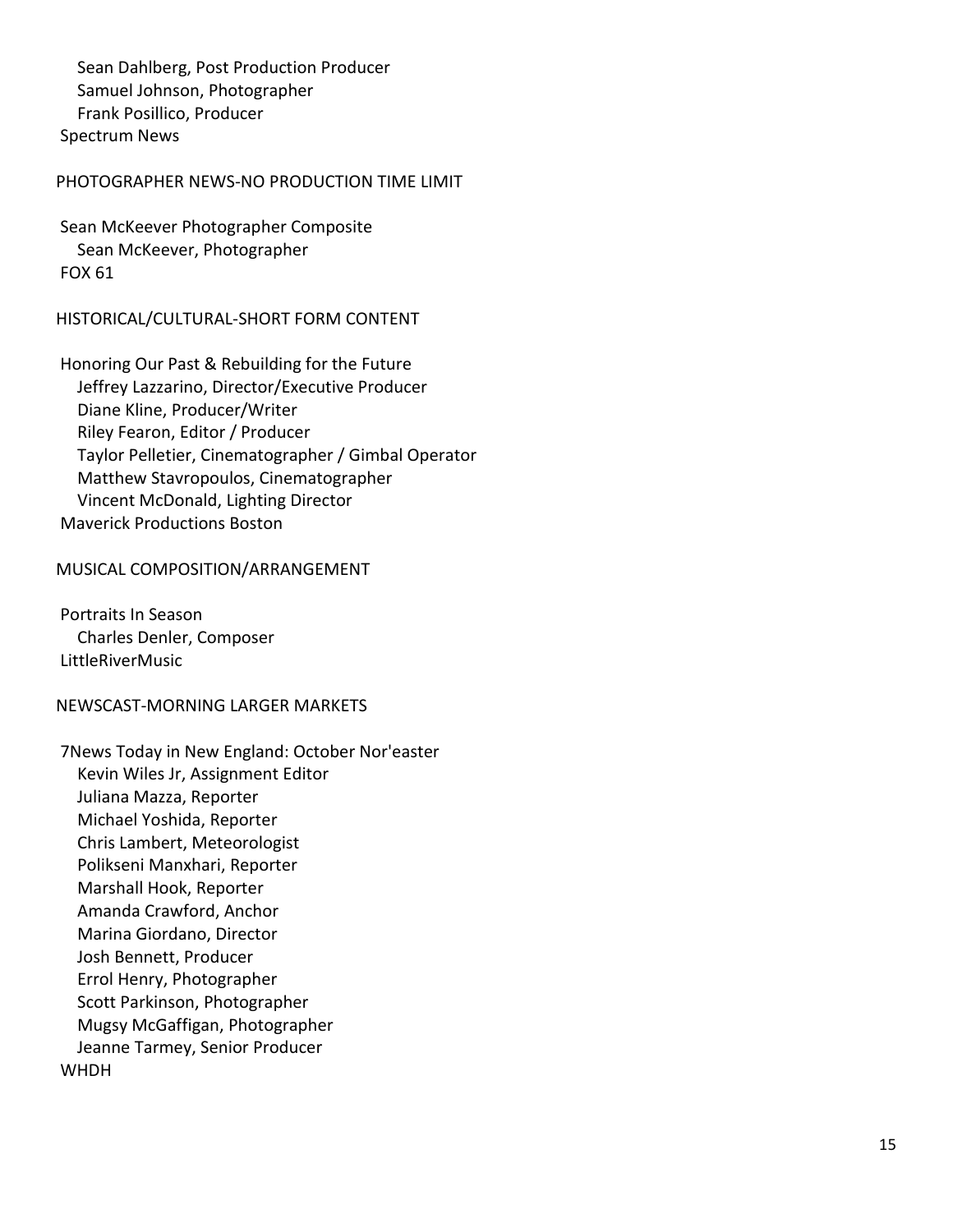# HEALTH/MEDICAL-SHORT FORM CONTENT

Inside View of Maine Medical Center ICU Nurses Caring for Unvaccinated COVID-19 Patients Charlie Berg, Videographer/Editor/Producer **MaineHealth** 

### ARTS/ENTERTAINMENT NEWS

Changing A City One Wall At A Time Keisha Grant, Reporter Garett Allison, Photographer NBC Connecticut

#### PROGRAM PROMOTION-SINGLE SPOT

Dustin Pedroia Speech Anthem Spot Kellan Reck, Producer Luke Fraser, Producer Tim Heintzelman, Producer The Boston Red Sox

#### DIVERSITY/EQUITY/INCLUSION NEWS

Malaga Island: On island beauty, a buried story of how Maine exiled a thriving fishing village Brianne Barry, Producer Josh Robin, Reporter Colleen McKown, Producer Serjio Rios, Post Production Producer Samuel Johnson, Photographer Jorge Olivares, Motion Designer Frank Posillico, Producer Spectrum News

NEWS PROMOTION-CAMPAIGN

25 Investigates Heath Benfield, Creator Boston 25 News

#### INTERVIEW/DISCUSSION

New England Traveler - Cape Cod Central Railroad Gregory Boghosian, Executive Producer/Director/Host Charlie Moore, Executive Producer Anthony Moreschi, Videographer/Editor Mad Fish Productions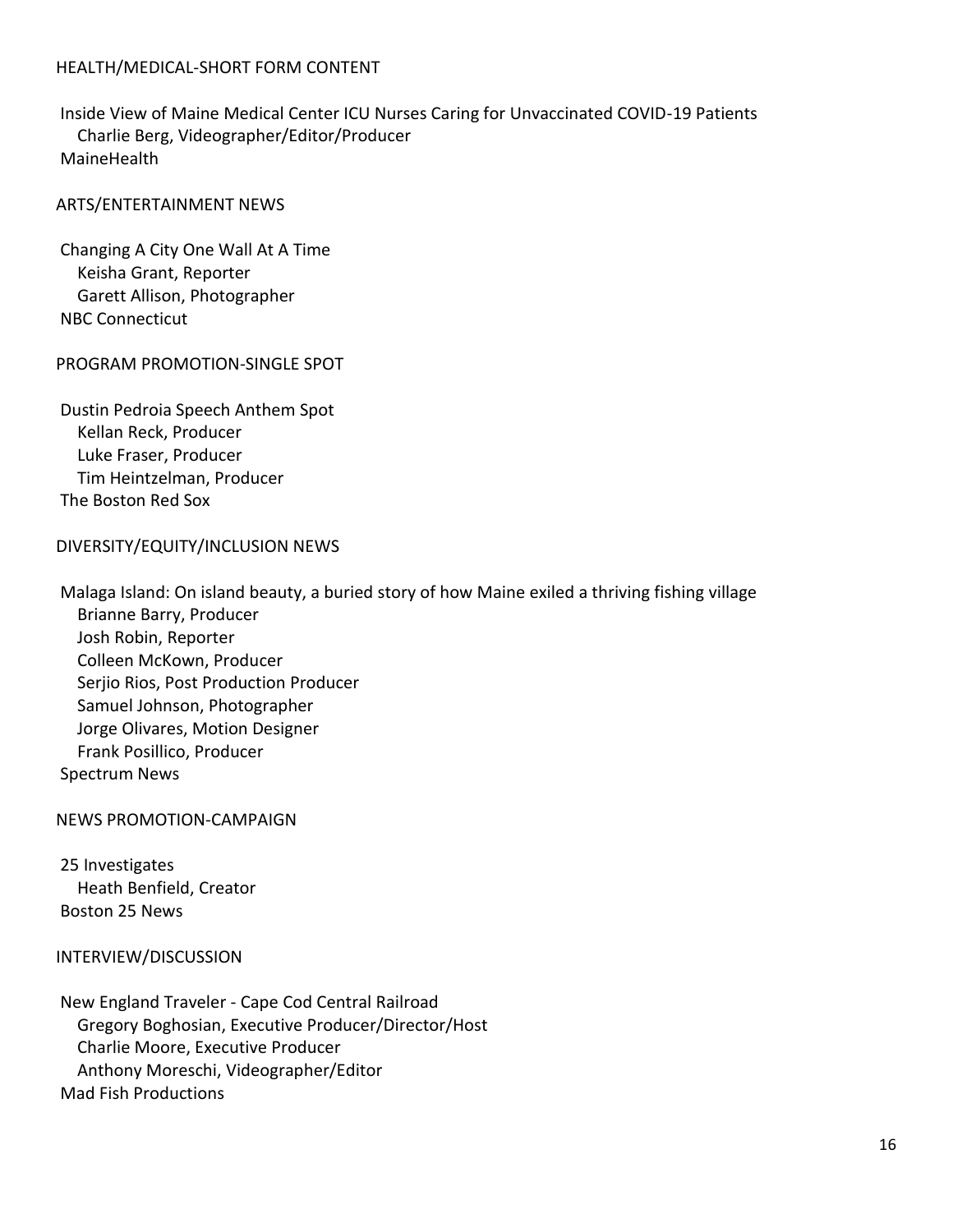# LIVE SPORTING EVENT/GAME

125th Boston Marathon Jackie Connally, Executive Producer Lisa Hughes, Host Bryan Foley, News Operations Manager Joe Giza, Producer Tisha Wilson, Associate Director David Wade, Reporter Levan Reid, Reporter Jessi Miller Bradley, News Director WBZ

# DOCUMENTARY \*\*\*TIE\*\*\*

Restaurants Remade

 Raymond Fuschetti, Producer/Photographer/Editor Barry Littlefield, Director Of Photography Leo Ruiz, Executive Producer James O'Halloran, Photographer Aaron Strader, Photographer Mike Gearin, Aerial Video NBC 10 Boston

Chinatown Massacre Shira Stoll, Producer Ryan Kath, Reporter Aaron Strader, Photographer Jim Haddadin, Producer NBC 10 Boston

DAILY NEWS REPORT (SINGLE SHIFT)

The First Responder and the 2nd Grader; Linked by the Ink Jim Altman, Reporter Sean Mckeever, Photographer **WTIC**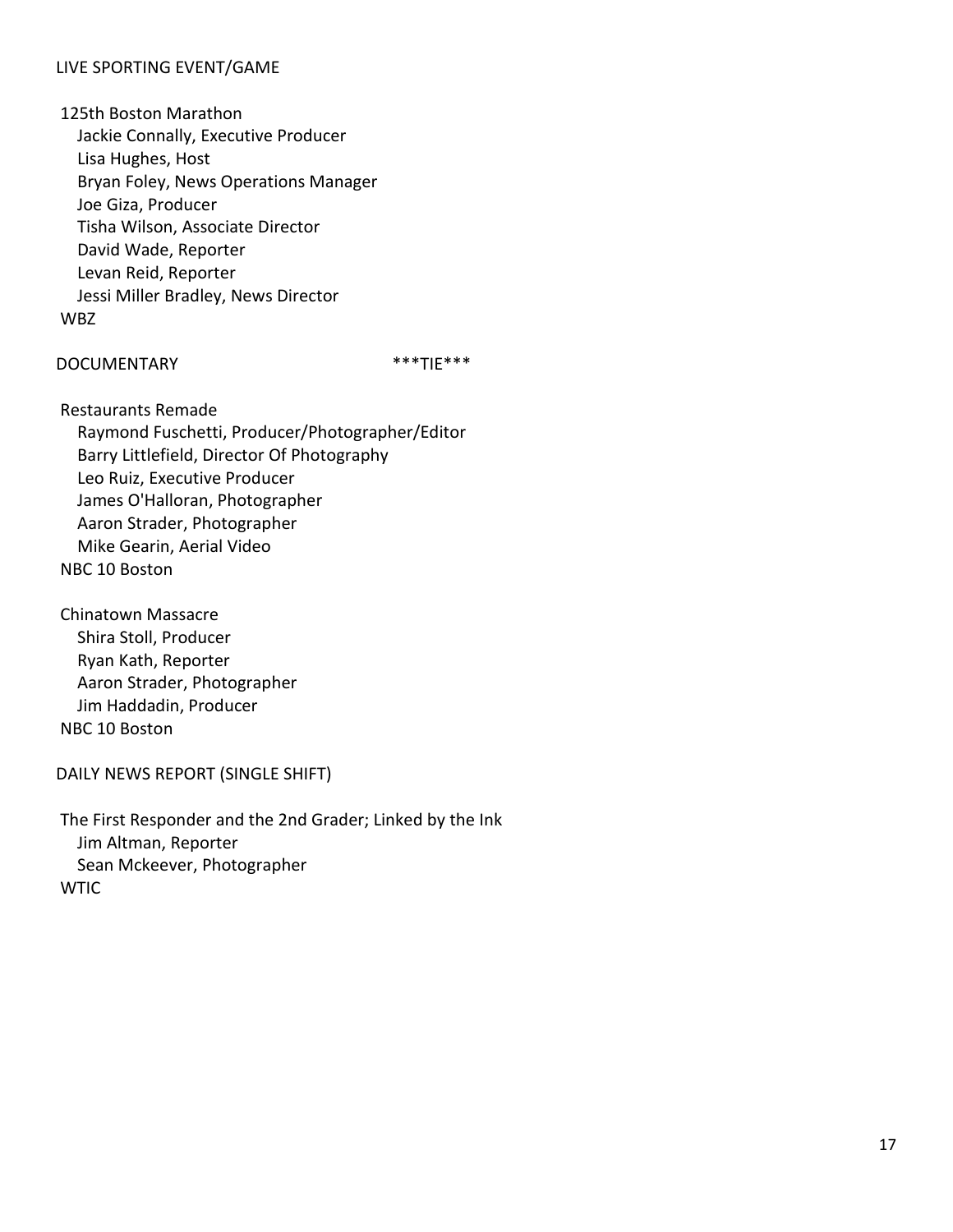# POLITICS/GOVERNMENT

Boston's Race Into History Adam Reilly, Host Courtney Kennedy, Executive Producer Azita Ghahramani, Executive Producer Jen Sifferlen, Producer Robert Fagnant Jr., Director Jack Doyle, Editor GBH

# SPORTS PROGRAM – POST-PRODUCED OR EDITED

Behind the B 804 Jeremy Jacobs, Executive Producer Charlie Jacobs, Executive Producer Cam Neely, Executive Producer Brandon McNelis, Executive Producer Charlie Moore, Executive Producer/Writer Denis Leary, Writer/Narrator Doug Orr, Producer Michael Penhollow, Videographer/Producer Eric Russo, Producer Travis Basciotta, Producer Michael Tolvo, Producer Robert Sylvester, Executive Producer/Writer/Editor Boston Bruins/Mad Fish Productions

# TECHNOLOGY NEWS

Connected Cars Marissa Bodnar, I-Team Reporter Jack Amrock, Photographer/Editor WGME CBS 13

MILITARY NEWS

Battle Over Burn Pits Darren Perron, Reporter **WCAX**